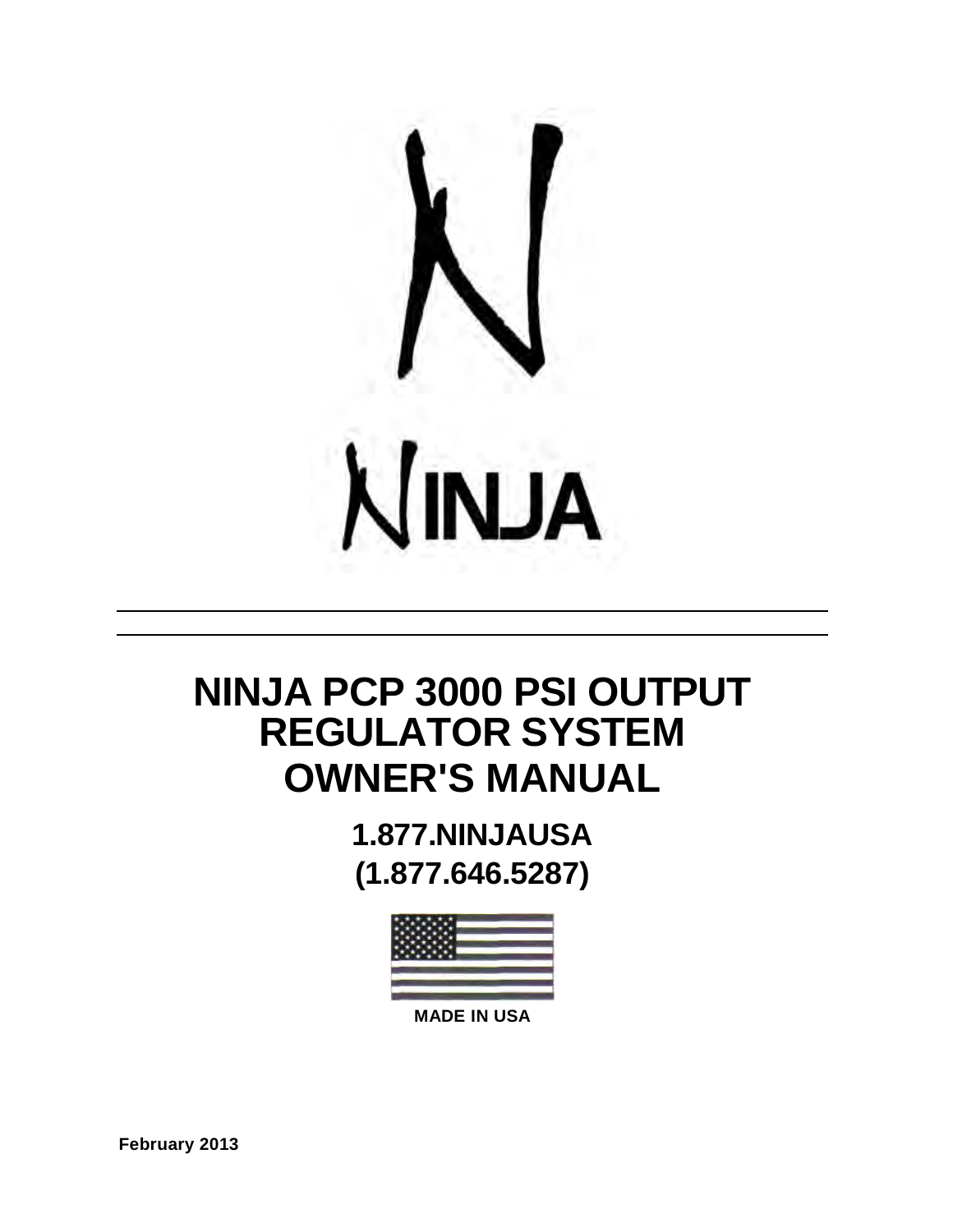#### **PATENT NUMBERS 6,851,447 / 7,059,343 / 7,051,751**



### **THE SAFETY SYSTEM**

The NINJA PCP Regulator is equipped with an ASTM COMPLIANT bottle Burst Disk required by the Department Of Transportation. (D.O.T.)

In addition to the required safety burst disk, the regulator has a Low Pressure (LP) safety burst disk (stamped 5K).

The 5K PSI safety burst disk is there to protect you and your marker in the unlikely event that the **NINJA PCP Regulator** fails.



#### **REMEMBER, most regulator failures are the result of contaminated air.**

If the 5K PSI safety burst disk vents, it did so for a reason. We recommend you do the following:

Disassemble the regulator (refer to Service and Rebuild procedures), inspect the regulator for contamination and clean if necessary.

Install a new 5K PSI burst disc, PER THE INSTRUCTIONS SEE PAGE 6, available at **NINJAPAINTBALL.COM** and refill the system.

If the (LP) 5K PSI burst disc vents after rebuild see an airsmith for help or call: 1.877.NINJAUSA **(1.877.646.5287)**

NINJA PCP REGULATORS have a Safety Vent Groove and Safety Snubber on the stem (As shown in above image). These lifesaving features allow for the venting of the bottle, in the event that the regulator is unscrewed from the bottle with pressure present in the bottle.

ALWAYS CHECK TO MAKE SURE THERE IS NO GAP BETWEEN THE BOTTLE AND REGULATOR SEAL. SEE ILLUSTRATION BELOW. IF THERE IS A GAP.



**OR USE YOUR SYSTEM.** Place the system on **the ground and wait for the system to FULLY DEGAS! Contact a qualified airsmith IMMEDIATELY! OR CALL 1.877.NINJAUSA**

**(1.877.646.5287) for assistance**

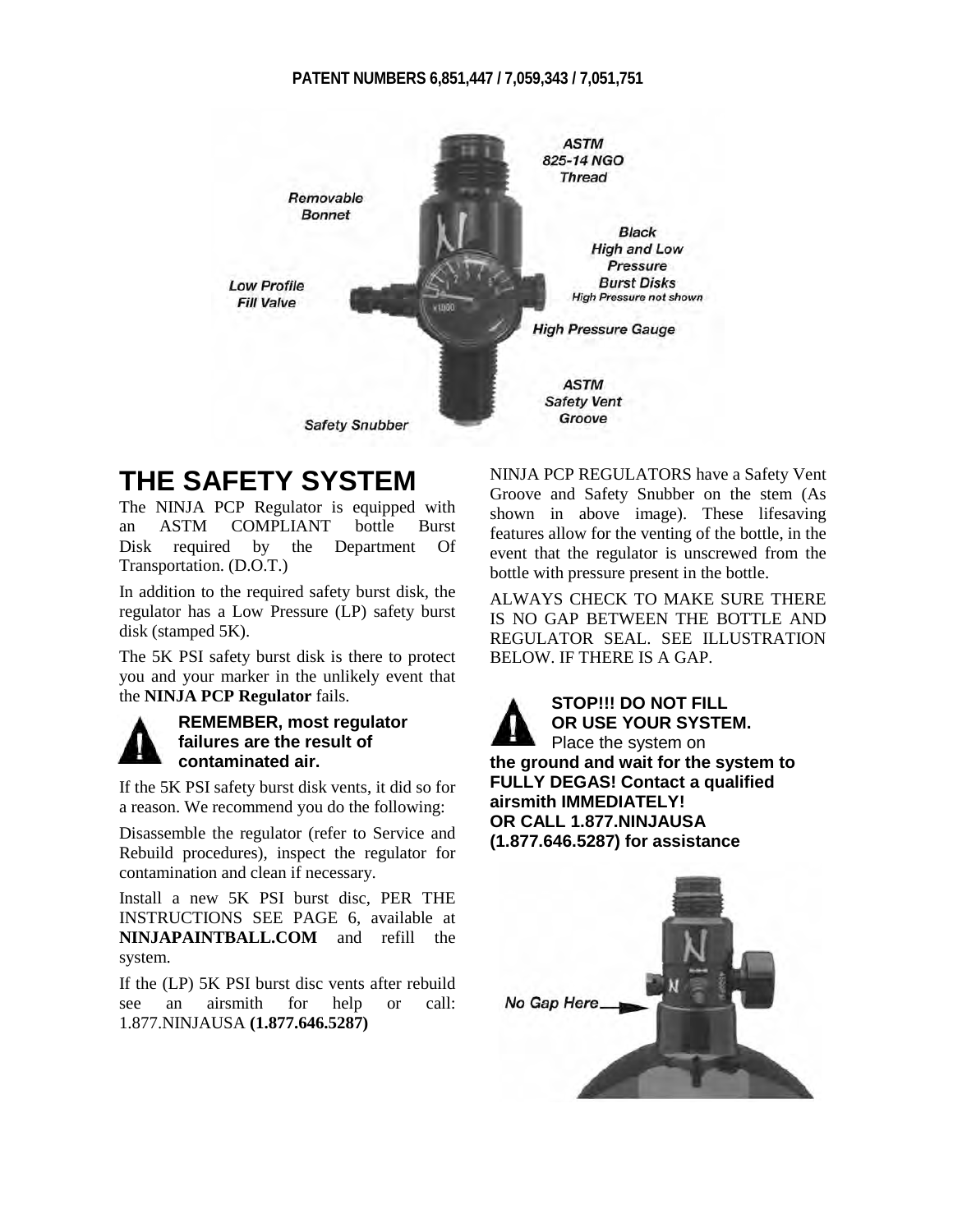## **FILLING THE NINJA PCP REGULATOR**

The **NINJA PCP Regulator** system is equipped with the industry standard "QD Style" fill fitting, which allows your **NINJA PCP Regulator** system to be refilled either on or off the marker. The **NINJA Regulator** system may be filled with either *Clean, Dry* Compressed Air or nitrogen.



#### **UNDER NO CIRCUMSTANCES SHOULD THE NINJA PCP REGULATOR SYSTEM BE FILLED WITH PURE OXYGEN. OXYGEN WILL IGNITE CAUSING INJURY OR DEATH**

When filling your **NINJA PCP Regulator** system do not exceed the pressure rating shown on **NINJA PCP REGULATOR System** CYLINDER'S LABEL.



#### **DO NOT APPLY OR INJECT OIL OF ANY TYPE TO THE FILL OR BURST DISC PORTS. OIL WILL VAPORIZE AND POSSIBLY IGNITE DURING THE FILL PROCEDURE CAUSING INJURY OR DEATH**

It is important to keep dirt, oil and water out of your **NINJA PCP Regulator** system. Most regulator failures are due to dirt or contamination. Always keep a cover on the fill nipple when you are not filling the **NINJA PCP Regulator** system. If you use compressed air, make sure that the compressor providing that air is equipped with *WORKING* filters and moisture separators.

### **CONNECTING YOUR NINJA PCP REGULATOR SYSTEM**

*SLOWLY* Screw your **NINJA PCP Regulator** system into the Series 3000 PCP Station UFA. Reference the fill station owner's manual.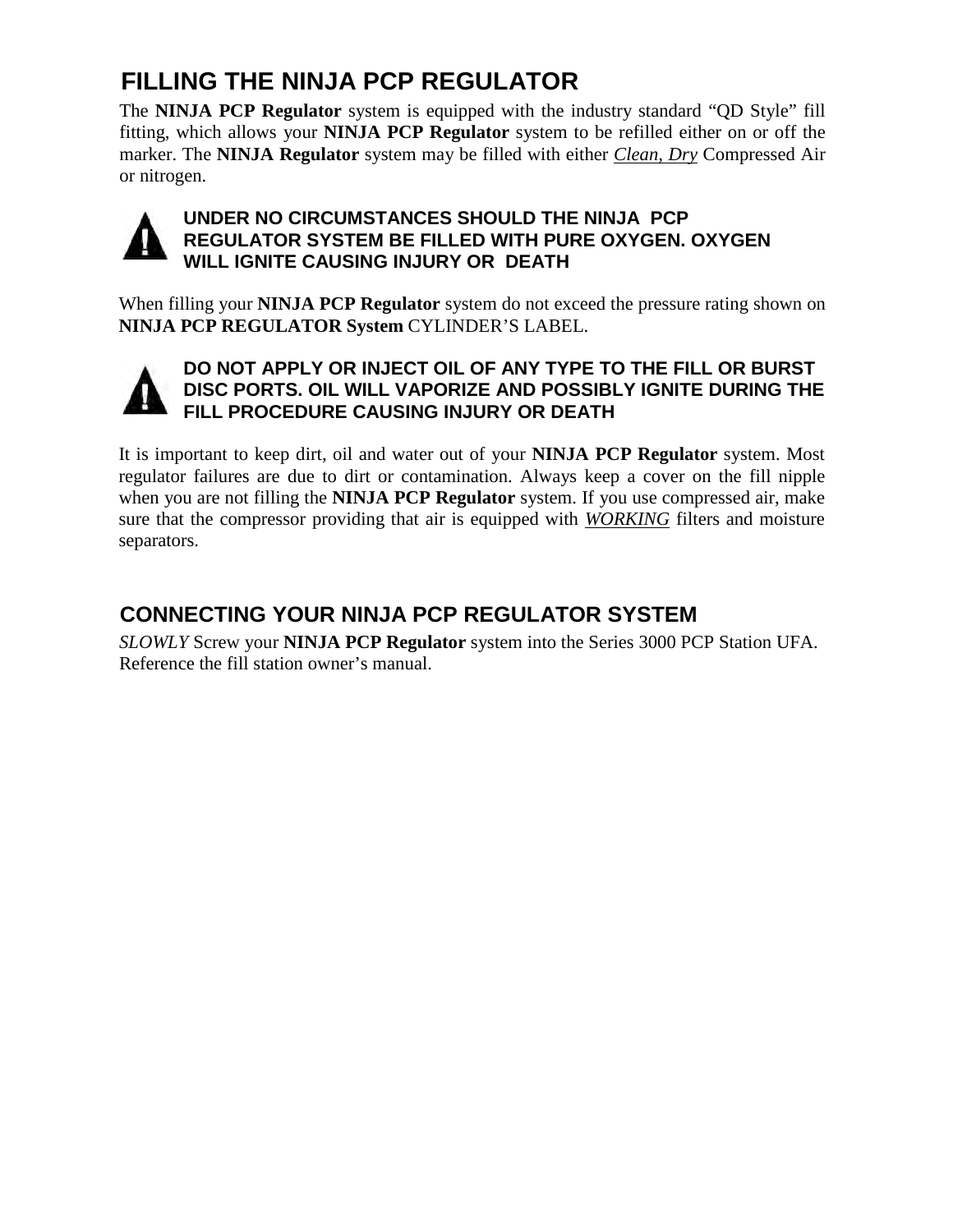## **SERVICE & REBUILD PROCEDURES**

#### **FOR SAFETY AND RELIABILITY ONLY USE NINJA REPLACEMENT PARTS.**

For reference purposes, consult the exploded parts diagram.



#### **ALWAYS WEAR EYE PROTECTION, GLOVES AND POINT THE AIR SYSTEM IN A SAFE DIRECTION PRIOR TO DEGASSING THE SYSTEM!!!**

#### **SPARE PARTS & REBUILD KITS AVAILABLE AT YOUR NINJA DEALER**

#### **NOTE: THE FOLLOWING TOOLS ARE REQUIRED AVAILABLE AT MOST HARDWARE STORES:**

- **10-32 THREADED SCREW 2" TO 4" LONG**
- **3/32" HEX KEY WRENCH**

#### **PRIOR TO DISASSEMBLY FULLY DEGAS THE AIR SYSTEM**

- **POINT THE BOTTLE AWAY FROM YOURSELF AND BYSTANDERS.**
- **DEPRESS THE BALL VALVE UNTIL NO AIR REMAINS IN THE BOTTLE!!!**

#### **IF YOU ARE NOT COMFORTABLE WITH DISASSEMBLING THE REGULATOR BRING THE REGULATOR TO A QUALIFIED AIR SMITH! OR CALL 1.877.NINJAUSA • (1.877.646.5287)**

1. All internal parts are accessed by unscrewing the Bonnet from the Gas Distribution Body, see page 4 for details.



#### **DO NOT APPLY HEAT! If the bonnet does not easily unscrew, MAKE SURE THE SYSTEM IS COMPLETELY DEGASSED BY DEPRESSING THE PIN VALVE TO EXHAUST ANY TRAPPED GAS.**

- 2. After separating the bonnet from the gas distribution body the piston spring pack, shims, and Output Pin Valve components can be removed. **Helpful Hint:** Do not use tools to remove the piston spring pack as this may damage the piston. Firmly grip the end of the piston and wiggle the piston while pulling.
- 3. Clean the inside of the NINJA PCP REGULATOR body and bonnet with a cotton swab.
- 4. To reassemble, lightly lubricate the SRT piston "O" rings using **Ninja Lube**.
- 5. Re-install the Output Pin Valve & Spring.
- 6. Carefully push the Piston Assembly into the piston bore in the bonnet. The Piston must be properly seated in the Bonnet before proceeding further. The Piston is properly seated when it cannot be pushed in any further.
- 7. Reinstall the coil spring and shims as described on page 4. Do not apply excessive torque when screwing the Bonnet and Gas Distribution together. Replace and securely tighten the (2) 10-32 bonnet retaining screws with the 3/32" hex key wrench.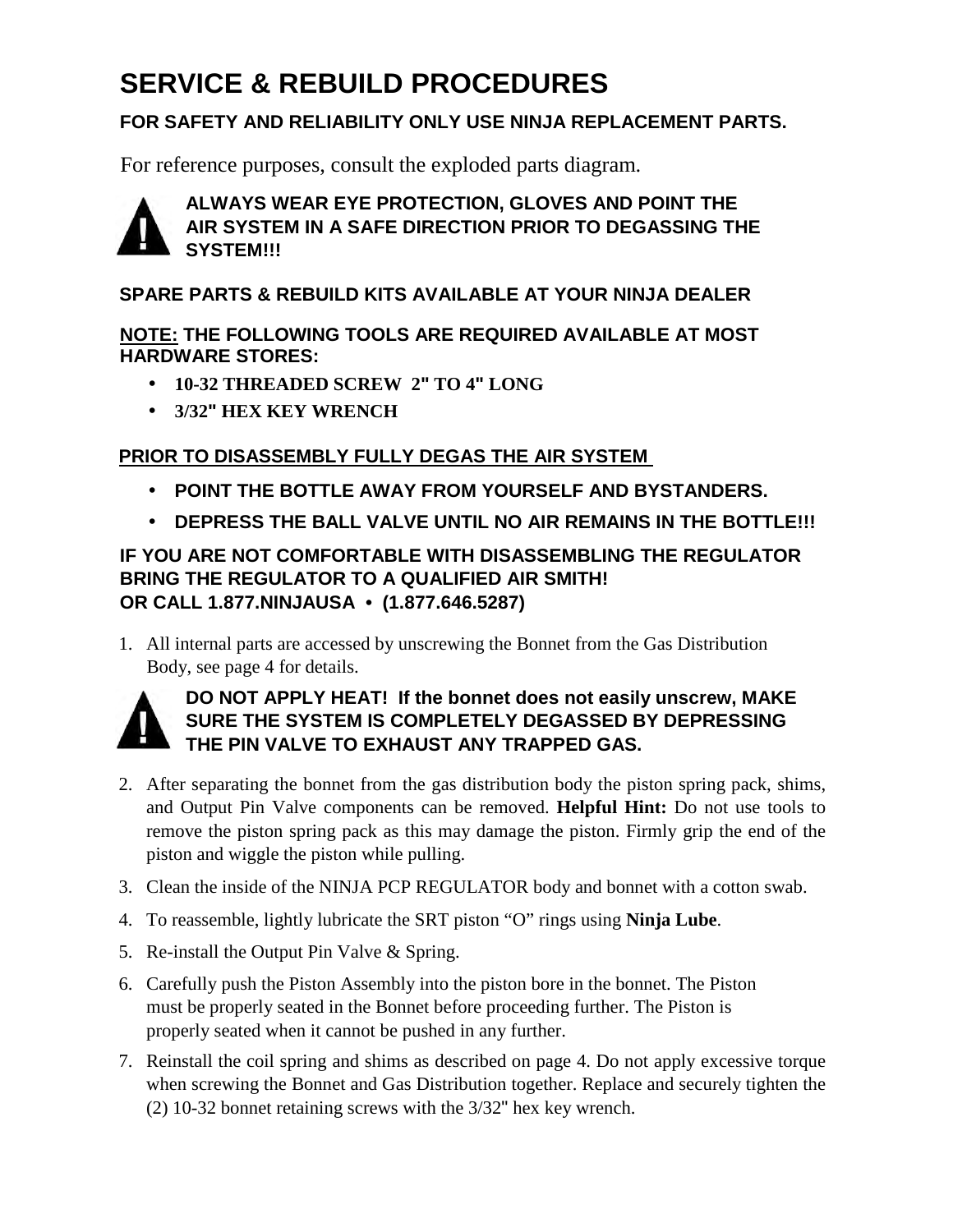### **NINJA PCP UNIFIED BURST DISK REPLACEMENT**

**TOOLS REQUIRED: 3/8" BOX WRENCH**

#### **FOR SAFETY AND RELIABILITY ONLY USE NINJA REPLACEMENT PARTS.**

ASTM compliant Unified Burst Disks are used on NINJA PCP regulators Burst Discs are required by D.O.T. (Department Of Transportation) and TC (Transport Canada)

#### *5000 PSI.* **Used for the D.O.T. required safety on 3000 PSI N2/HPA storage bottles.**

*7500 PSI.* **These are used for the D.O.T. required safety on 4500 PSI rated N2/HPA storage bottles.**



**WARNING SERIOUS PERSONAL INJURY OR DEATH FROM IMPROPER DISC REPLACEMENT. IT IS ABSOLUTELY ESSENTIAL THAT YOU REPLACE FAILED UNITS WITH EXACT REPLACEMENTS!!! ASTM UNIFIED BURST DISC HAVE THE PRESSURE IDENTIFICATION STAMPED ON THE HEAD OF THE UNIFIED DISC. SOME MAY HAVE THE PRESSURE IDENTIFIER ON THE SIDE OF THE UNIFIED DISC. SEE ILLUSTRATION ABOVE. IF YOU ARE UNSURE DO NOT GUESS SEE A QUALIFIED AIRSMITH OR CALL 877-646-5287 FOR ASSISTANCE.**

#### **TO REPLACE A UNIFIED BURST DISK ASSEMBLY:**

- 1. Unscrew (turn counterclockwise) the failed unit, and discard it. **They are not serviceable.**
- 2. Visually inspect the female port on for damage or debris and blow out if necessary. **If the port is damaged, do not replace the disc. Consult an airsmith or call 877-646-5287 for assistance. We recommend the female port be checked with a 3/8-24-UNF-2B go/ no go gauge available at www.mscdirect.com**
- 3. Screw in the new replacement unit and torque to a minimum 55 inch-pounds and maximum 95 inch-pounds. **UNIFIED BURST DISC MUST BE ASSEMBLED WITH AN INCH POUND TORQUE WRENCH!**
- 4. **If the Burst Disk Assembly does not seal at 95 inch-pounds, the valve should be inspected by an airsmith or call 877-646-5287 for assistance.**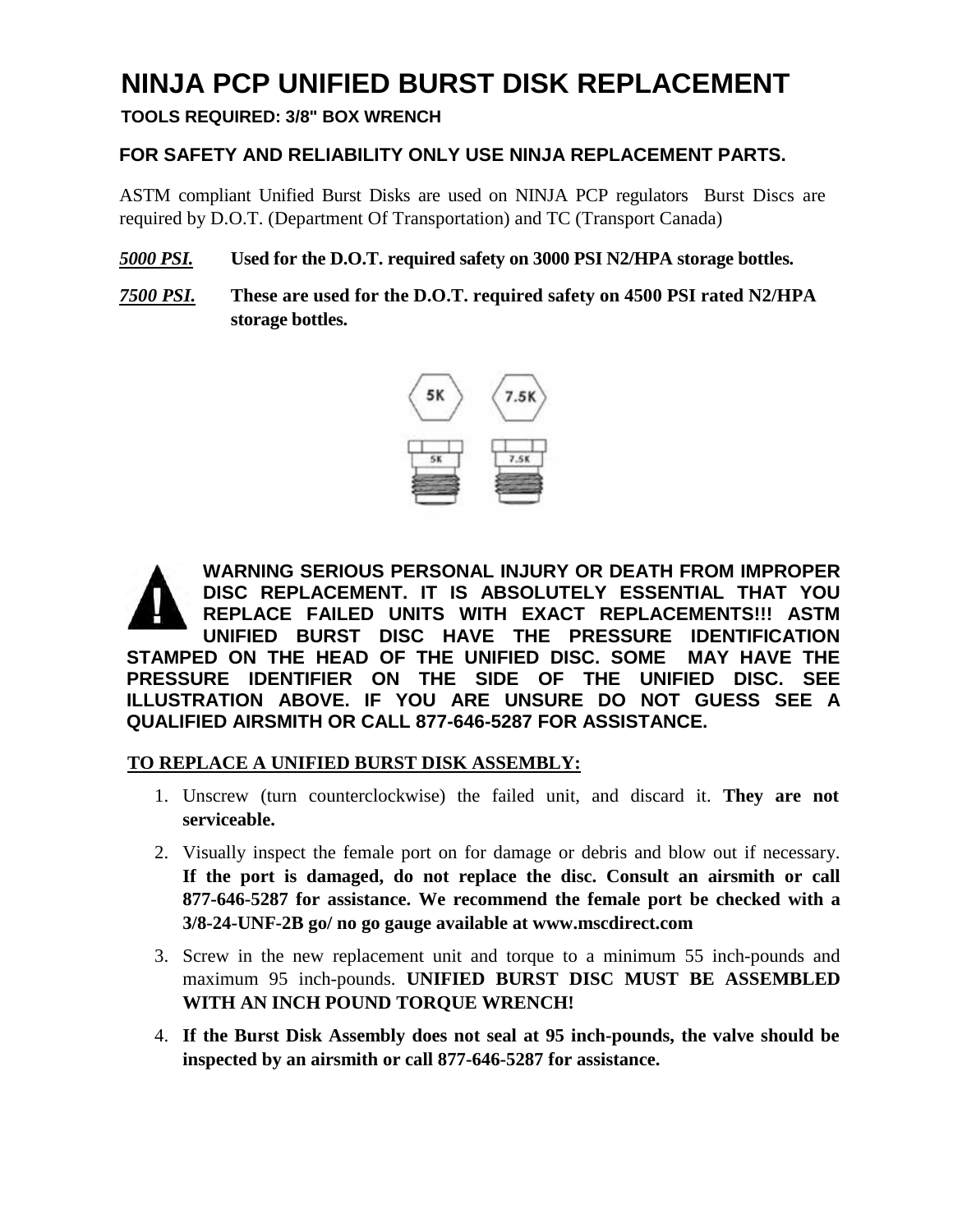### **NINJA PCP REGULATOR FILL CHECK VALVE REPLACEMENT ONLY REPLACE WITH GENUINE NINJA FILL CHECK VALVE.**

The Fill check valve assembly on your Ninja regulator is one of the items that will require periodic replacement, either due to leakage or mechanical damage to the OD portion, follow the procedure below:

- 1. ALWAYS WEAR SAFETY GLASSES AND POINT THE FILL CHECK AWAY FROM YOUR SELF AND ALL BYSTANDERS.
- 2. MAKE SURE THE SYSTEM IS COMPLETELY DE-PRESSURIZED BY DEPRESSING THE PIN VALVE UNTIL ALL AIR HAS BEEN RELEASED.
- 3. Using a 7/16" wrench, remove the old Fill check assembly.
- 4. Clean any debris and old sealant out of the port.
- 5. Inspect the female 1/8" NPT fill check port threads on the gas distribution body for any damage. IF THREADS ARE DAMAGED OR WORN STOP! DO NOT USE THE REGULATOR SEE AN AIRSMITH OR CALL 877-NINJAUSA It is recommended that a go/no-go thread gauge be used to verify these threads AVAILABLE AT WWW.MSCDIRECT.COM
- 6. A thread sealant has been applied to the threads on the new NINJA Fill check. Do not use any additional sealant or PTFE tape.
- 7. Make sure the strut is inserted into the NINJA Fill check as show below, and screw the new assembly into your regulator. Turn it in until it is hand tight, and then tighten a further  $1 \& 1/2$ , turns. It should not be necessary to exceed 100 inch-pounds of torque to achieve sealing. If leaks still occur STOP contact an Airsmith or call 877-NINJAUSA (646-5287) FOR ASSISTANCE.



#### **NEVER INJECT OIL INTO THE REGULATOR THROUGH THE FILL CHECK OR ALLOW OIL TO ENTER THE BOTTLE OIL DROPLETS WILL IGNITE DURING THE FILL PROCESS WHICH MAY LEAD TO INJURY OR DEATH.**

**NOTE:** You will notice that the strut in our NINJA Fill check Valve has a groove across the "O" Ring end. This groove is essential for proper gas flow. Always replace the complete assembly. Only replace with NINJA FILL CHECK ASSEMBLY